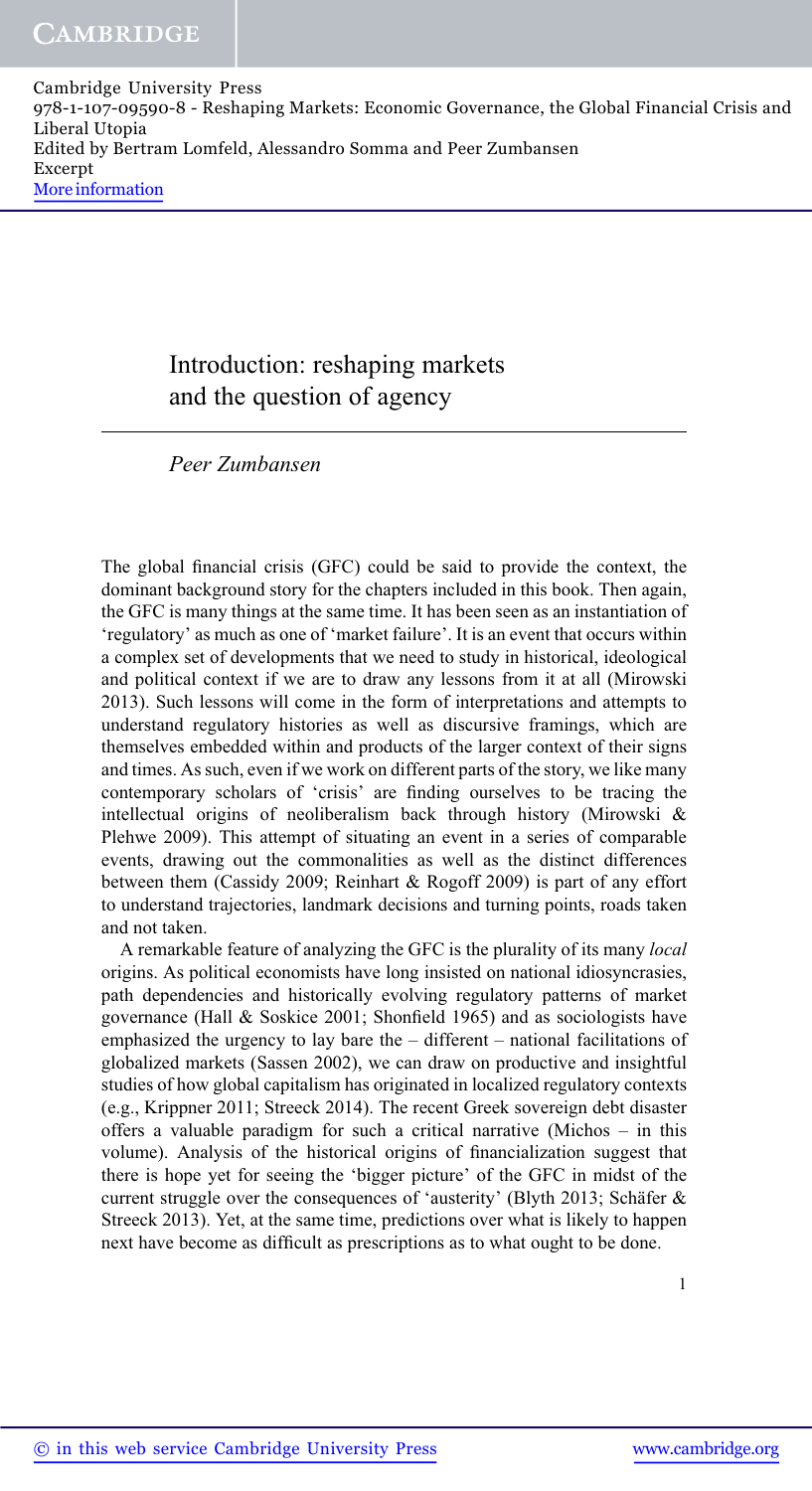### 2 Peer Zumbansen

This constellation offers less guidance or direction, either conceptually or politically, than an urgent call for what is without doubt a long-term project of analysis and critique. The jury is literally still out. The chapters in this volume originated in a series of conversations that began in late 2012 with cooperation between the Comparative Research in Law & Political Economy (CLPE) Network at Osgoode Hall Law School (Toronto), the mostly European-based Private Law Theory (PLT) Network and the Faculty of Law at the University of Ferrara in Italy. The contributors are legal scholars in corporate, banking, commercial and contract law, and in comparative law as well as comparative political economy, legal sociology and anthropology. The initiation and continuation of a thought exchange among scholars from these disciplines and subfields seemed to the organizers of the original event both obvious and necessary, and we are today even more convinced of its value.

The intellectual collaboration that gave birth to this book aims to contextualize the particulars of a field's or a debate's developments: in other words, to place one's own topic of analysis, as well as the larger area of research of which it is part, in the environment of a diverse, scholarly and practical political debate. Such a 'contextual' approach appears to us to have been more common and widespread in the past than we find today. Just looking at current doctoral dissertations in law, one finds numerous examples of detailed studies that focus either on a novel act of legislation, on a certain angle of interpretation allegedly determining a line of cases from a particular court or on specific arguments that are made (for the nth time) within already specialized and increasingly abstract debates. Legal academia seemingly occurs in ever more world-removed spaces of rhetorical dispute. On the other hand, institutional managers at the top of law schools and bar examination boards underline an allegedly market-imposed, and thus undeniable, need, above all, to prepare future graduates for 'practice'. That seems to imply a training of future lawyers in skills as well as in technical, even managerial and mediatory competences (Arthurs 2013), ignoring a strong century-old tradition of critical legal thought for which the connection between classroom instruction and real-world lawyering is not one of just opening the window to see what's out there (Holmes 1897; Llewellyn 1935; Zumbansen 2015). Times in legal academia do not seem to be the best for urgently needed, comprehensive, comparative and critical analysis.

All of our chapters are written in an inclusive, contextual spirit of critical legal thought. They offer perspectives on alternative ways of thinking about regulatory change in the aftermath of the GFC from a range of disciplines including law, political economy and anthropology. While the authors assume quite differing positions in addressing the questions around the means and directions of regulatory 'responses', one common thread running through all chapters is a critical interest in the historically evolving and embedded dynamics of market governance. All contributors to the present volume are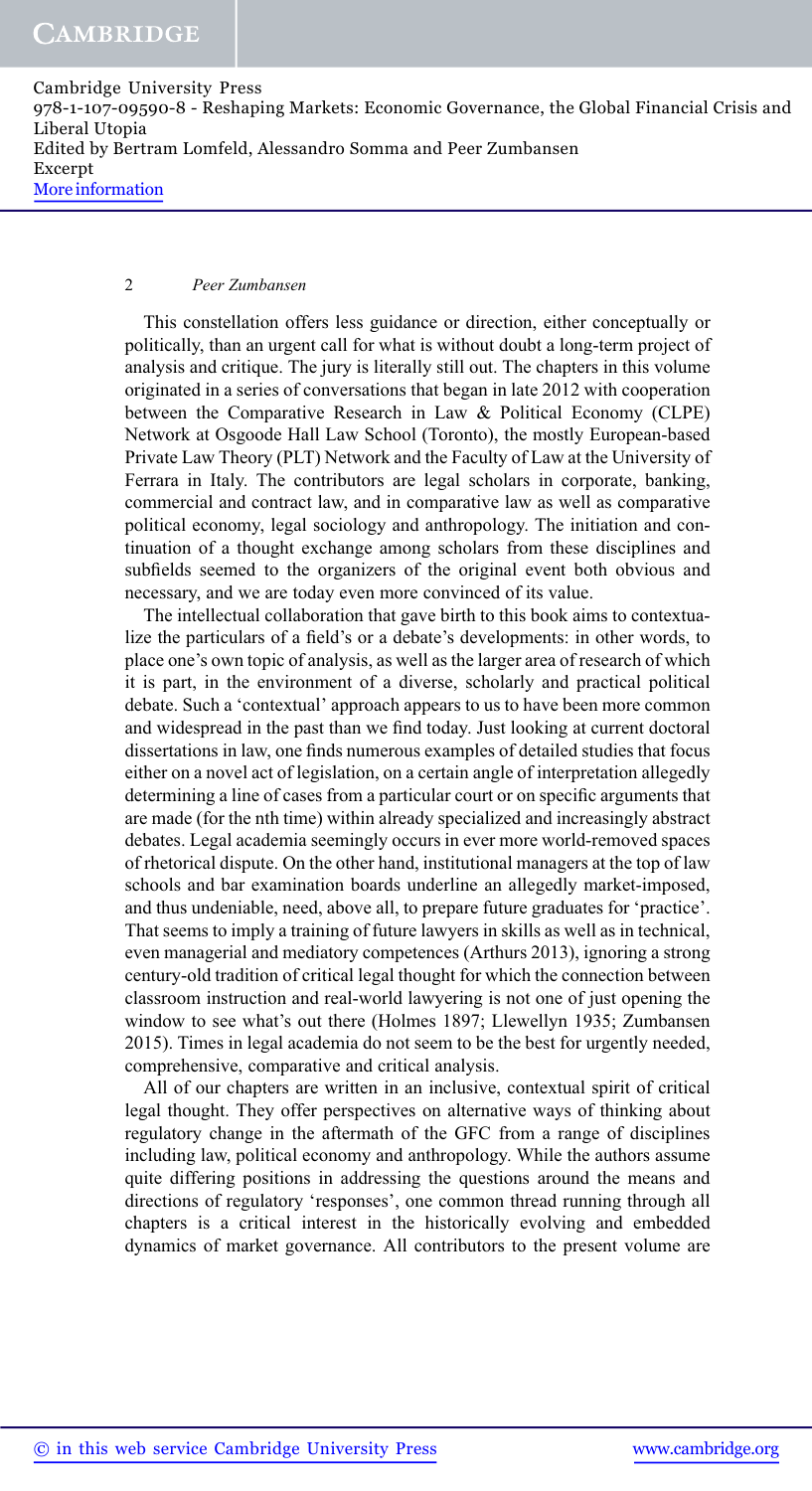Reshaping markets and the question of agency 3

thus in agreement as regards the need to widen one's own and one's discipline's and subfield's conceptual and analytical perspective in order to allow for a meaningful reflection on the challenges that arise for the way we 'do things'. One might have 'expected to find that the GFC had resulted in major changes in policy thinking and political strategy' (Grant & Wilson 2012, 6). But we find ourselves in a current, troublingly elusive constellation of seemingly perennial continuation, 'non-death' (Crouch 2011), déjà-vu and the absence of tangible change and transformation. In contrast, this book is an attempt to identify leverage points to intervene in the market structure itself.

Our counter-narratives focus on 'the market' as the primary site of critical investigation. The tradition of such a research angle is as long as its results appear frustratingly open-ended and inconclusive. But, similarly, perhaps, to the way in which we are obviously asked to overcome any remnant irritation with the lack of a clear definition of 'globalization', we continue to be prompted to take 'markets' seriously. The trajectories of such serious engagement are prominent and promising – but only if, in fact, we allow them to be and if we join in the investigations already underway in an active and critical manner (see, e.g., Frerichs 2013; Kotiswaran 2013). Our book can be seen against this background, as its authors intervene in important, sensitive regulatory areas and policy discourses, ranging from debt and credit regulation (Michos, Somma, Renner & Leidinger), corporate liability and banking regulation (Engert, Tröger, Conley & Williams, Catá Backer), contractualization of corporate regulation and banking (Zumbansen, Varellas), contract governance itself (Lomfeld, Haberl, Caruso) to national and transnational economic governance policy making and strategic choices (Campbell, Ferrarese).

The critical conversation about economic governance highlighted in our book is ongoing. It overlaps and interacts with important investigations in related areas such as investment arbitration (Sornarajah 2015; Van Harten 2007), trade and development (Perry-Kessaris 2011) or labour law (Arthurs 2012; Standing 2011; Supiot 1994). With that in mind, the aim of our book is not to map current and emerging critical discourses in the ambiguous aftermath of the GFC. Rather, we intend to stake out certain sites of engagement that we understand, above all, as opportunities for a historically informed as well as comparatively and transnationally oriented analysis of the role of law and lawyers, of the state and its permutated agencies with regard to setting the ground rules of economic governance as well as of the interaction between different social and economic sciences in producing a clearer picture of the institutional and normative stakes of the present constellation. We offer only minuscule observations of what is, no doubt deserving of a much more comprehensive and long-term analysis. We present our current research and proposals, however, to critical response and comment in the belief that such engagement never occurs in a vacuum.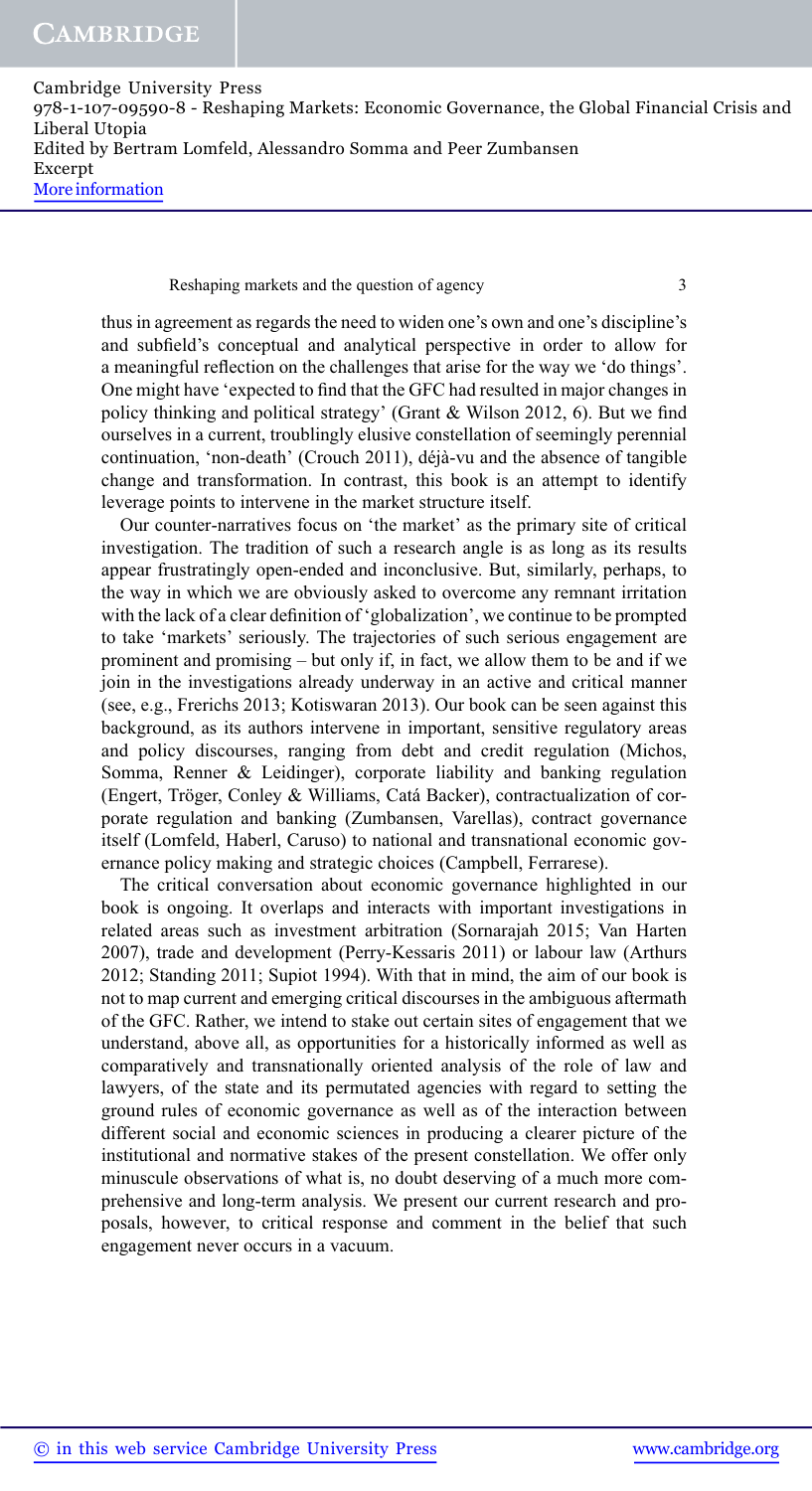### 4 Peer Zumbansen

Still, after the Enron collapse and the shut-down of Lehman Brothers 'the market is once again the primary institution shaping history from East to West, and it is assumed that market freedom can be reconciled with individual choice and political pluralism. This tension between market liberalism and a revolutionized society is always problematic and, in the end, unmanageable. The deeper reality of market-driven change is that the continuing drive for maximizing accumulation, whether for the few or in the name of national development, leads step by step to a crippling of social dependency for the many. Liberal society has no way to redress the fundamental inequality in the transfer of power and wealth that results when private property is made sovereign (Drache & Gertler 1991, preface, xv). What emerges at the present time is, however, a growing awareness of the importance of taking stock and of revisiting earlier attempts to push socio-legal and historical investigations into the operation of law and regulatory governance. It might be a trite observation to state that the background, now, seems as important as the foreground. But, considering the intricate layers of contemporary market governance, such critical revisiting of conceptual approaches in a comparative-transnational context might hold the promise of more adequate insights into the fast-evolving patterns of public and private authority and agency and the correlation between 'hard' and 'soft' modes of norm-production and dissemination.

At the end of the day, the political stakes of global market regulation are too high to believe in the merits of 'muddling through' in the vain hope that it all might just go well. We thus find encouragement in earlier 'bigger picture' sketches which take issue with the problematic isolation of law – we might add current pre-occupations with 'social norms' (Posner 2000) and politics (Horwitz 1992, 270) – or which critique the seemingly inevitable rise of a new paradigm of market sovereignty. 'For us, living in the immediate slipstream of these intellectual events, in the ragged turbulence of argument and conviction they left behind, the question historians have asked for other, more distant times and places takes on a closer importance: how it was that a vocabulary of social thought unexpectedly became outmoded and passé, and another way of thinking, for an era, made claim to its place' (Rodgers 2011, 14). In this spirit we understand our research and practical proposals collected in this book as tools for 'reshaping markets'.

#### References

Arthurs HW 2012. 'Making Bricks Without Straw: The Creation of a Transnational Labour Regime', Comparative Research in Law & Political Economy Research Paper 28/2012, available at: http://digitalcommons.osgoode.yorku .ca/clpe/23.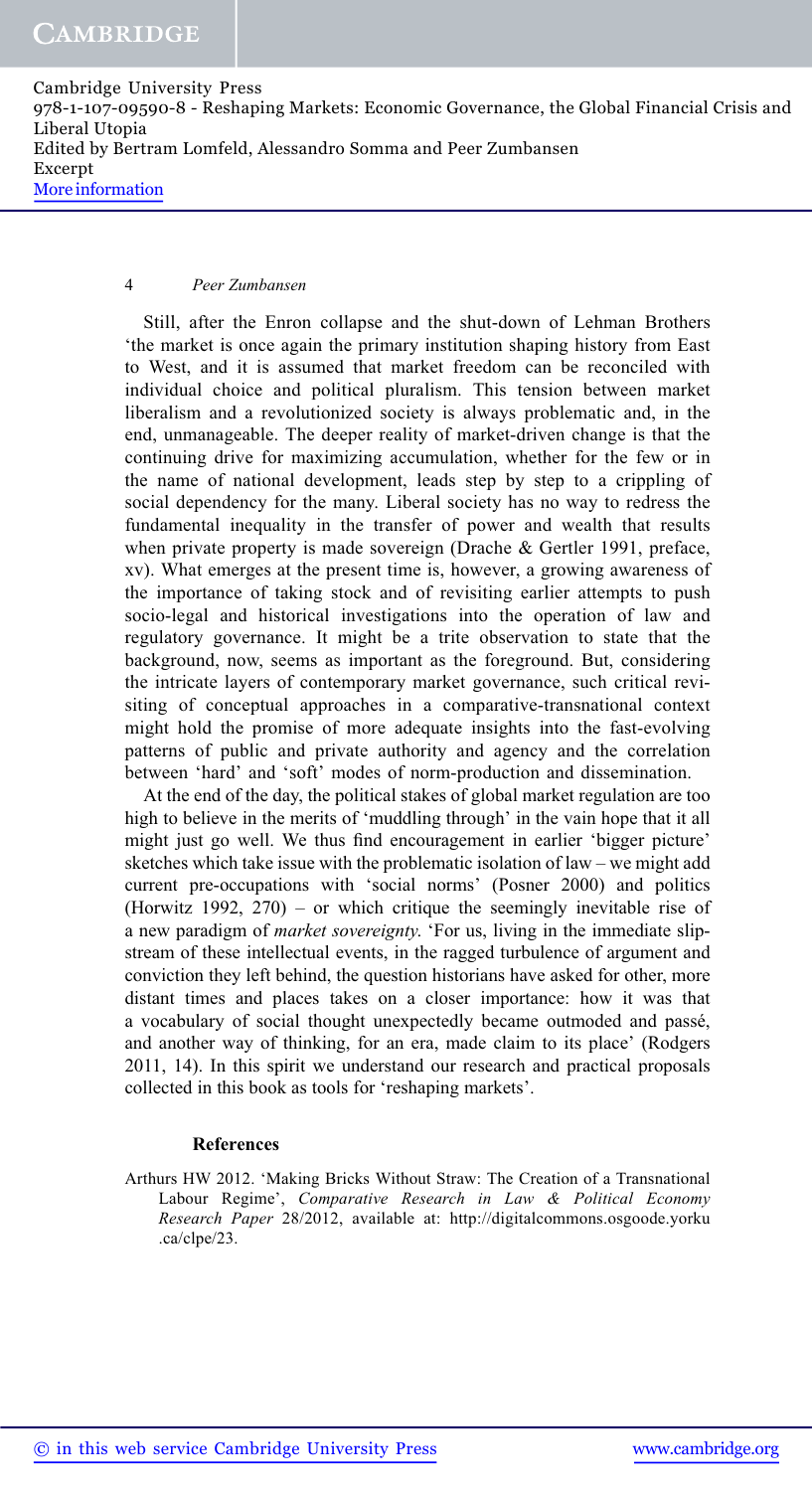Reshaping markets and the question of agency 5

Arthurs HW 2014. 'The Future of Legal Education. Three Visions and a Prediction', Alberta Law Review 51, available at: http://www.albertalawreview.com/index.php /alr/article/view/374.

- Blyth M 2013. Austerity. The History of a Dangerous Idea. London & New York: Oxford University Press.
- Cassidy J 2009. How Markets Fail. The Logic of Economic Calamities. London: Penguin.
- Crouch C 2011. The Strange Non-Death of Neoliberalism. Cambridge, UK & Malden, MA: Polity.

Drache D & Gertler MS 1991. 'Preface', in: D Drache & MS Gertler (eds.), The New Era of Global Competition. State Policy and Economic Power. Montreal & Kingston: McGill-Queens University Press, xi–xx.

- Frerichs S 2013. 'From Credit to Crisis. Max Weber, Karl Polanyi, and the Other Side of the Coin', Journal of Law & Society 40: 7-26.
- Grant W & Wilson GK (eds.) 2012. The Consequences of the global financial crisis. The Rhetoric of Reform and Regulation. Oxford: Oxford University Press.
- Hall P & Soskice D (eds.) 2001. *Varieties of Capitalism. The Institutional Foundations* of Comparative Advantage. Oxford: Oxford University Press.

Holmes OW 1897. 'The Path of the Law', Harvard Law Review 10: 457–478.

- Horwitz M 1992. The Transformation of American Law, 1870–1960. New York: Oxford University Press.
- Kotiswaran P 2013. 'Do Feminists Need an Economic Sociology of Law?', Journal of Law and Society 40: 115–136.

Krippner G 2011. Capitalizing on Crisis. The Political Origins of the Rise of Finance. Cambridge, MA & London, UK: Harvard University Press.

Llewellyn K 1935. 'On What Is Wrong with So-called Legal Education', Columbia Law Review 35: 651–678.

Michos I 2015. 'The Greek crisis: a critical narrative' (in this volume).

- Mirowski P 2013. Never Let a Good Crisis Go to Waste. How Neoliberalism Survived the Financial Meltdown. London & New York: Verso.
- Mirowski P & Plehwe D (eds.) 2009. The Road from Mont Pelerin. The Making of the Neoliberal Thought Collective. Cambridge, MA & London, UK: Harvard University Press.

Perry-Kessaris A 2011. 'Prepare Your Indicators: Economics Imperialism on the Shores of Law and Development', International Journal of Law in Context 7: 401–421.

Posner E 2000. Law and Social Norms. Cambridge, MA: Harvard University Press.

Reinhart CM & Rogoff KS 2009. This Time Is Different. Eight Centuries of Economic Folly. Princeton, NJ: Princeton University Press.

Rodgers DT 2011. Age of Fracture. Cambridge, MA & London: Belknap Press of Harvard University Press.

- Sassen S 2002. 'The State and Globalization', in: RR Hall & TJ Biersteker (eds.), The Emergence of Private Authority in Global Governance. Cambridge: Cambridge University Press, 91–112.
- Schäfer A & Streeck W (eds.) 2013. Politics in the Age of Austerity. Cambridge, UK & Malden, MA: Polity.
- Shonfield A 1965. Modern Capitalism. The Changing Balance of Public and Private Power. London, New York & Toronto: Oxford University Press.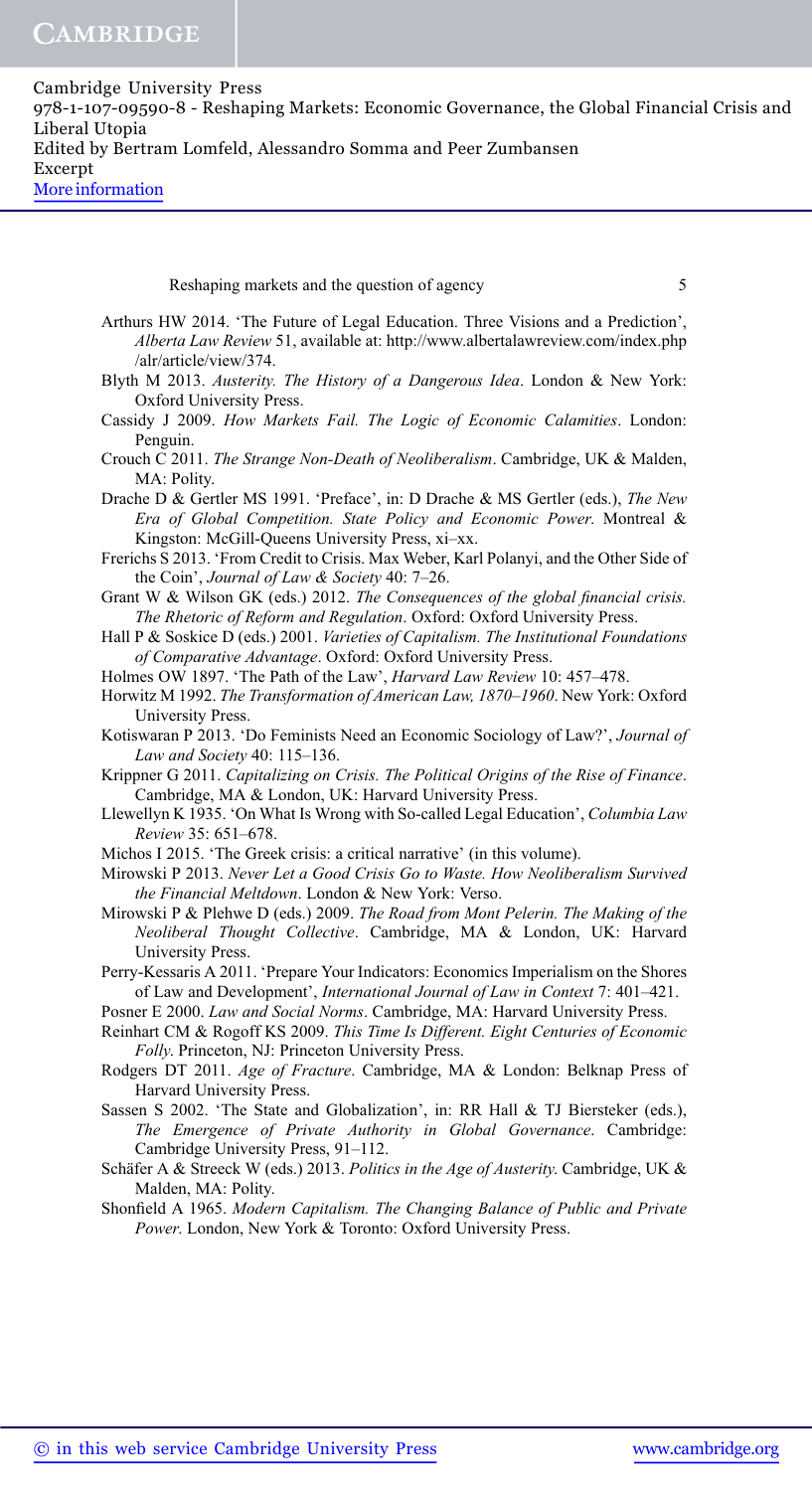6 Peer Zumbansen

- Sornarajah M 2015. Resistance and Change in the International Law on Foreign Investment. Cambridge: Cambridge University Press.
- Standing G 2011. The Precariat. The New Dangerous Class. London: Bloomsbury.
- Supiot A 1994. Critique du Droit du Travail. Paris: Presses Universitaires de France.
- Streeck W 2013. Buying Time. The Delayed Crisis of Democratic Capitalism. London & New York: Verso 2014 [orig. German 2013].
- Van Harten G 2007. Investment Arbitration and Public Law. Oxford: Oxford University Press.
- Zumbansen, P 2015. 'What Lies Before, Behind and Beneath a Case? Five Minutes of Transnational Lawyering and the Consequences for Legal Education', in: H Dedek & Sh Van Praagh (eds.), Stateless Law. Evolving Boundaries of a Discipline. Farnham, Surrey: Ashgate, 215–229.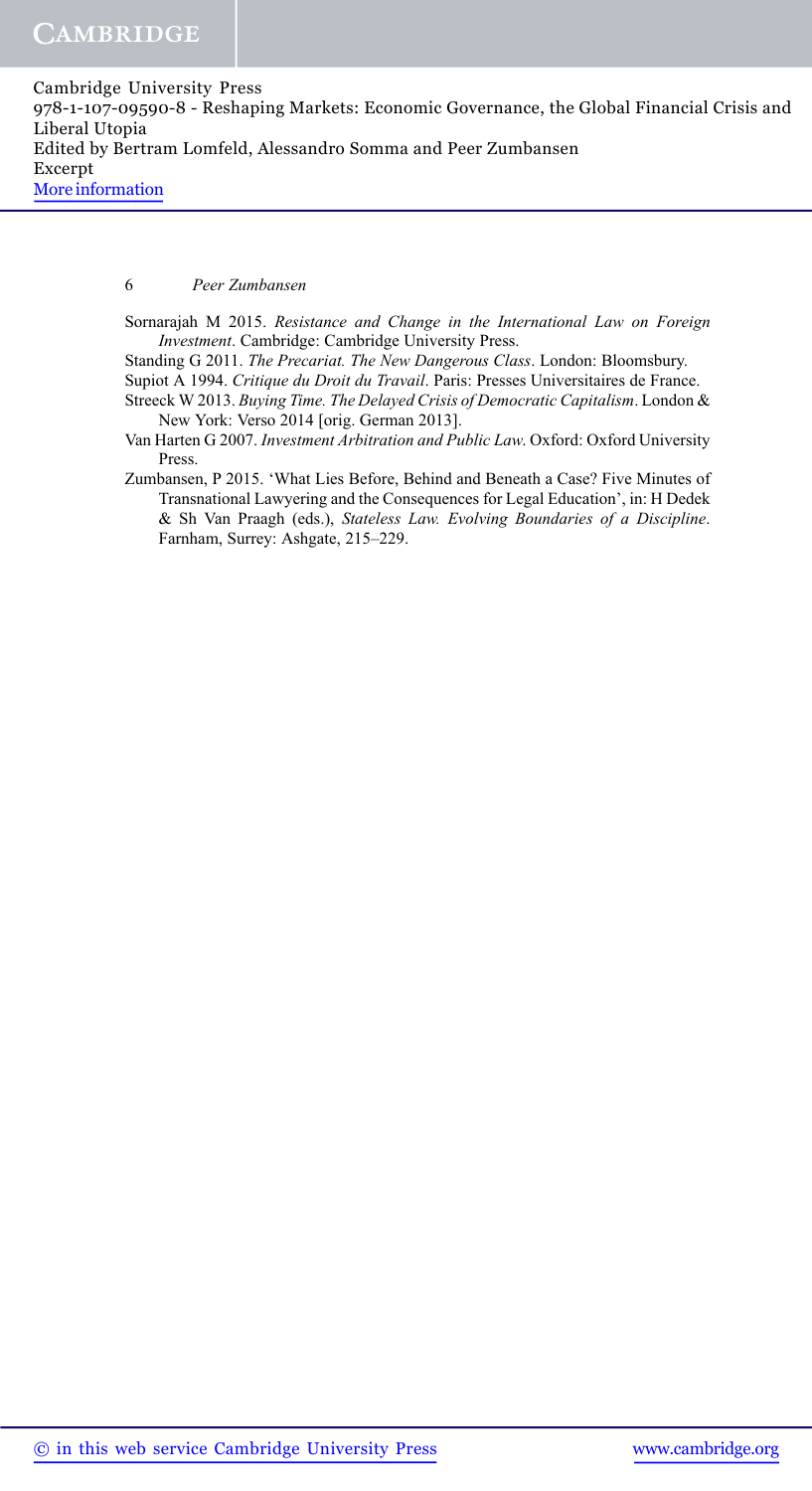Part I

Crisis and normality in transnational market regulation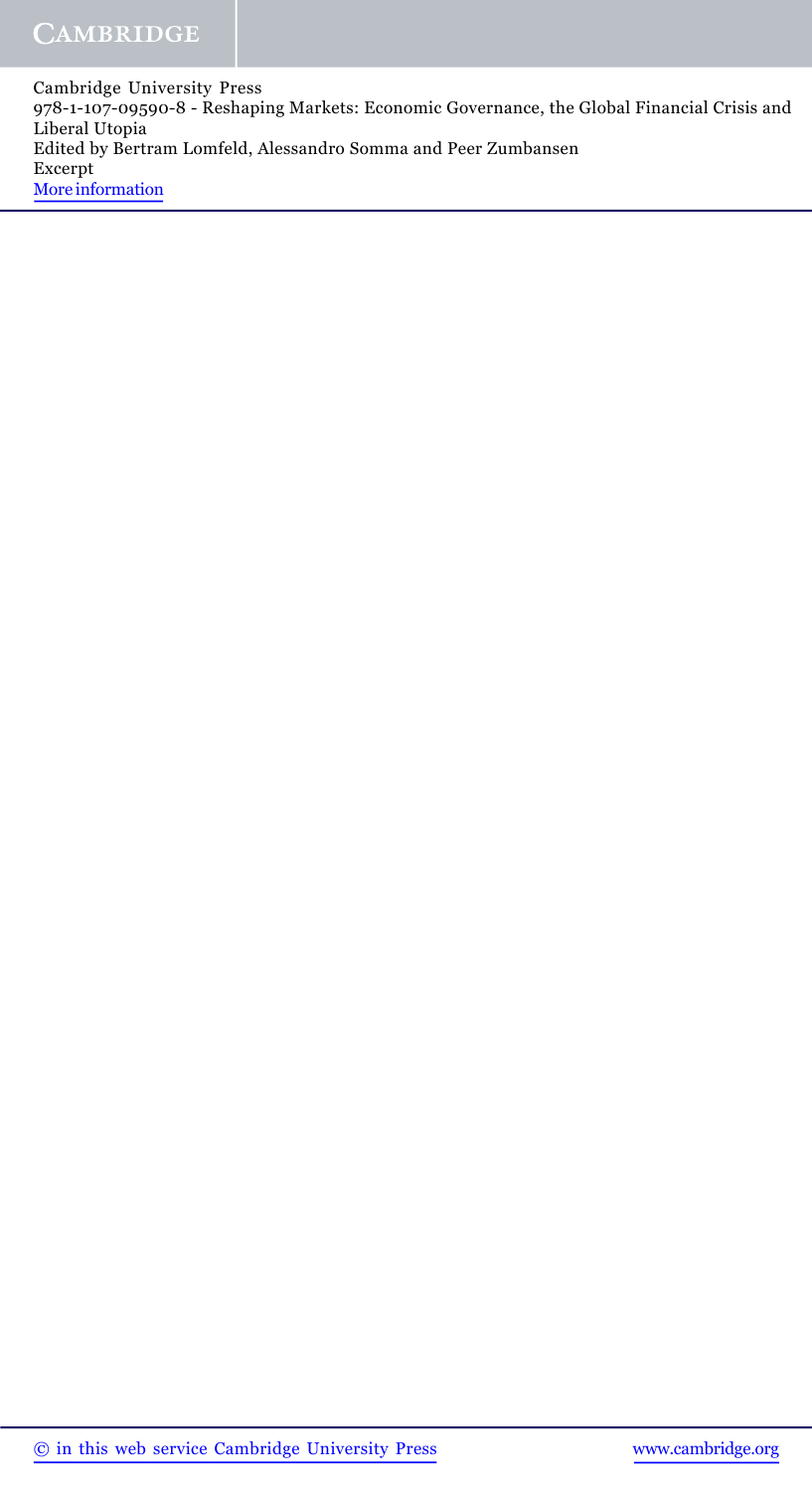# 1 The central problems of Marx's economics and the nature of market regulation

David Campbell\*

| 1.1 Introduction                                                    | page 9 |
|---------------------------------------------------------------------|--------|
| 1.2 The meaning of 'regulation'                                     | 10     |
| 1.3 Left-wing criticism of the free market                          | 13     |
| 1.4 Early British left-wing criticism of the labour theory of value | 16     |
| 1.5 The critique of capitalism in light of the labour theory        | 23     |
| 1.6 Conclusion: The form of value                                   | 36     |

## 1.1 Introduction

It is a matter of grave concern that the explanation of the 2007–8 financial markets crash which continues to exert the largest political influence upon the attempts being made to reform the financial system is based on the concept of deregulation. The crash was a disaster the groundwork for which was laid by the highly aggressive and utterly incompetent government restructuring of the financial sector called in the UK the 'Big Bang'. It took place whilst that sector was under the supervision of multiple regulatory agencies, against a background of legal and economic policies which gave every inducement to reckless (and much inducement to fraudulent) trade. It is by no means to exonerate private actors from their responsibility for the disaster to say that to regard the appalling government failure as an episode of deregulation is a major obstacle to the explanation of the crash and the formulation of an adequate policy for relief of the ensuing depression. I have argued this elsewhere on numerous occasions (most recently in criticism of Richard Posner's version of the concept of deregulation (Campbell 2010a; 2012)), and do not propose to do so again.

Despite the bleak account I have just given of its influence on policy formulation, I do not think sophisticated regulatory theorists find the concept of deregulation plausible (though, of course, one has to guard against making

This paper was read to a conference on 'A Behavioural Approach to Corporate and Financial Law' held at The School of Law, University of Leeds, in July 2014.